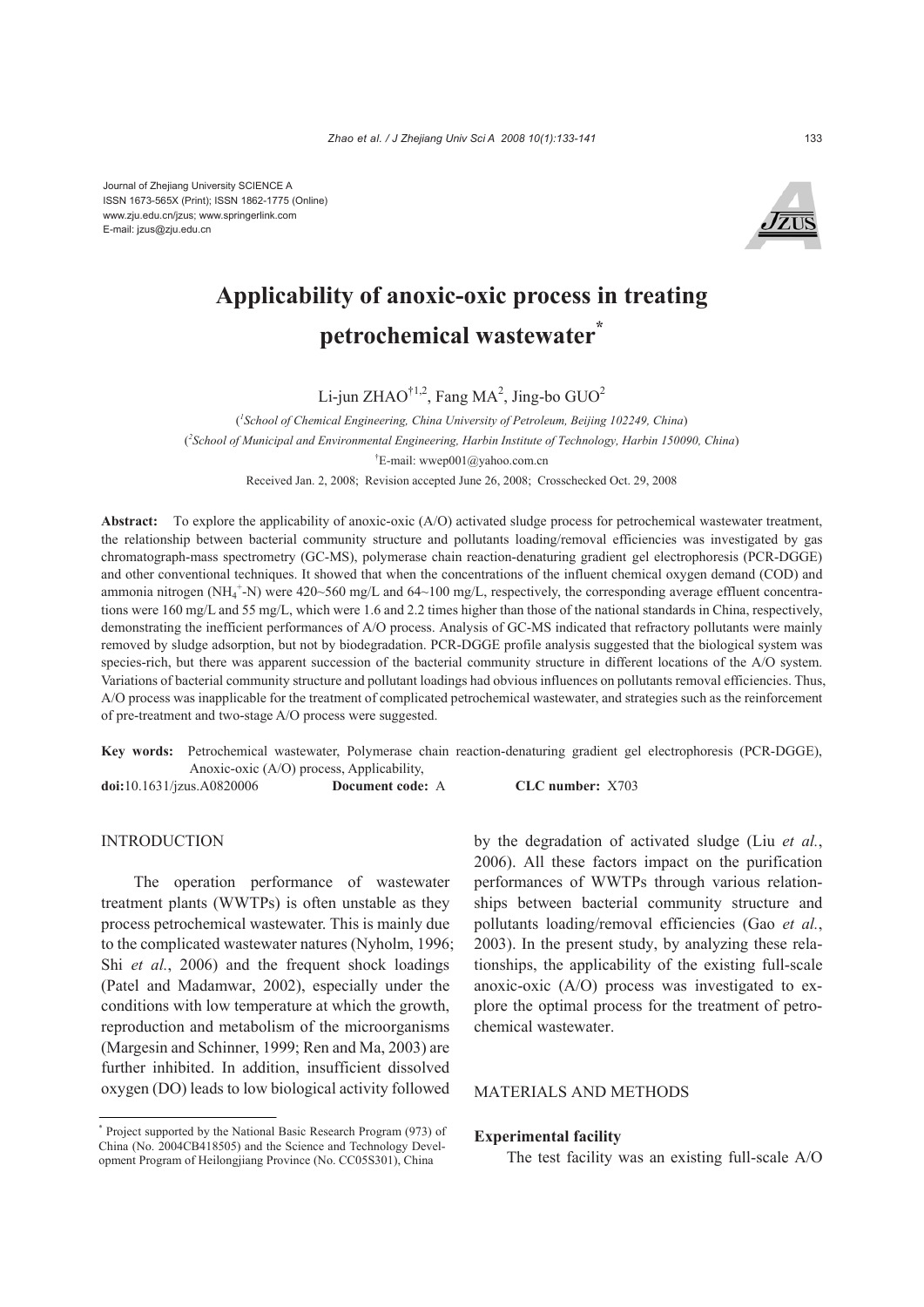activated sludge system located in the petrochemical WWTP, which consisted of 5 compartments. The first compartment was an anoxic section (A in Fig.1) and the other compartments were oxic sections with aerators (O1~O4 in Fig.1). Effluent from the last compartment flew into the secondary settling basin for water and sludge separation. Partial settled sludge was recycled at a rate of *R*=1.0 and pumped back to the A/O system with the influent. Excess sludge was discharged into the sludge treatment system for further dewatering. The treatment capacity was  $730 \text{ m}^3/\text{h}$ and the design dimension of a single A/O tank was 60 m×40 m×7.2 m. The total hydraulic retention time (HRT) was 23 h, of which anoxic stage was 5 h and each oxic stage was 4.5 h. Mixed liquor suspended solid (MLSS) concentration in A/O system was 3500~4000 mg/L and the influent temperature was  $17~19$  °C.

#### **Sample collection**

Activated sludge samples were collected once per day for 3 d by aseptic apparatus at different locations of the A/O tank (Fig.1), labeled as S1, S2, S3, S4, S5 and S6, and stored under −20 °C immediately. Samples from the same locations were mixed together as the final for the extraction of bacterial DNA. Water samples were taken twice per day for 6 d and analyzed immediately for different water quality parameters.



**Fig.1 Locations of sample collection**  S1~S6: sample locations; A: anoxic section; O1~O4: oxic sections

#### **GC-MS analysis**

The gas chromatograph-mass spectrometry (GC-MS) analysis was conducted by an MP5890GC/MS Chromatography-Mass machine. The chromatography was conditioned as follows: SE-54 capillary column was made of quartz (25  $m \times 0.32$  mm); the column temperature was retained at 40 °C for 2 min, and then increased to 250 °C with an increment of 3~5 °C/min and kept at 250 °C for 30 min. The mass conditions were set as follows: temperature for MS ion source was 250 °C; the multiplier voltage was 2400 V; the electron energy was 70 eV. The sample feeding amount was 0.2 μl.

## **PCR-DGGE (Polymerase chain reaction-denaturing gradient gel electrophoresis) analysis**

1. Extraction of bacterial DNA

The 500 µl phosphate buffered saline (PBS) was used to suspend the bacteria contained in each activated sludge sample, and the mixture was then centrifuged at 12000 r/min for 10 min. Genomic DNA was extracted with the above supernatant by bacterial Genomic DNA Extraction Kit (TaKaRa, Dalian, China) according to the supplier's instructions.

(1) The supernatant was added into another tube and mixed with 300 µl DNA extraction liquid (100) mmol/L tris, 100 mmol/L EDTA, 200 mmol/L NaCl, 1% polyvinyl pyrrolidone (PVP), 2% CTAB (cetyl trimethyl ammonium bromide), pH 8.0) (v/v, unless otherwise stated, the percentage referred to v/v in the rest of the paper). Then the tube was heated at 37 °C in water bath for 30 min and shook every 5 min for complete reaction.

(2) 80 µl of sodium dodecyl sulfate (SDS) (10%) was added into the tube and then heated at 65 °C in water bath for 1 h. Then the liquid was completely mixed and centrifuged at 12000 r/min for 10 min. The supernatant was collected in another tube.

(3) 30 µl NaAC was added and then cooled in ice bath for 10 min and then centrifuged at 12000 r/min for 5 min. The supernatant was collected in a new tube.

(4) 400 µl mixer of chloroform-isoamyl alcohol  $(24:1, v/v)$  was added and well mixed, and then centrifuged at 12000 r/min for 5 min to obtain the supernatant in another tube. Repeate these steps if there was too much protein.

(5) 0.6 times of volume of isopropanol was added and mixed. The samples were stored at −20 °C for 1 h or settled overnight and the supernatant were discarded after centrifuging at 12000 r/min for 20 min. The condensate was collected and exsiccated at room temperature for 6~8 h. The dry sample was then re-suspended in 20 µl tris-EDTA (TE) buffer.

2. Amplification of V3 region of the 16S rDNA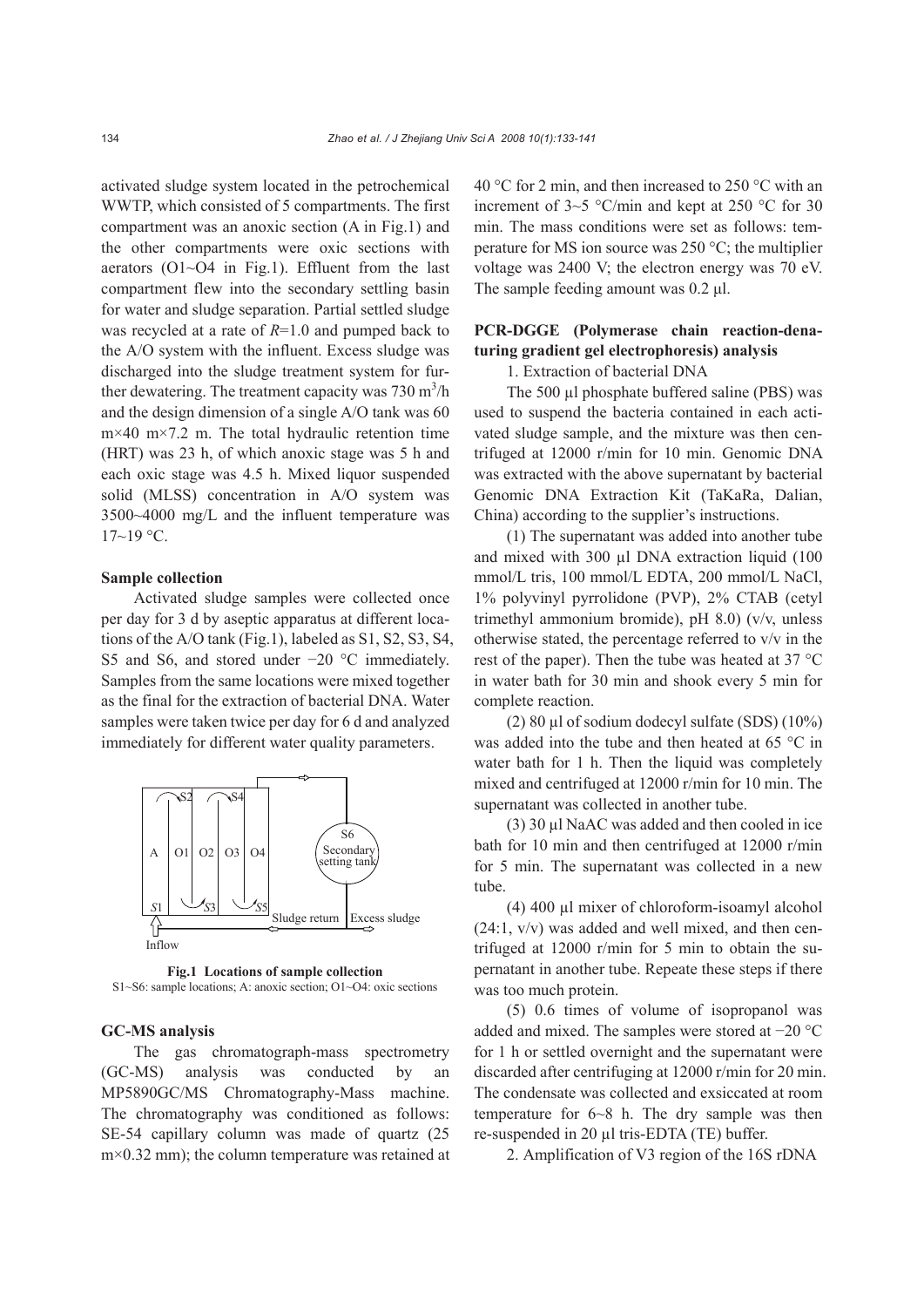(1) The V3 region of 16S rDNA for most bacteria was amplified by using special primers F338GC (5′-CGC CCG CCG CGC GCG GCG GGC GGG GCG GGG GCA CGG GGG G-3') and R<sub>518</sub> (5'-ATT ACC GCG GCT GCT GG-3′).

(2) PCR amplification system. The PCR mixture (100 µl) contained 100 ng template, 20 pmol of each primer, 200 µmol/L dNTPs (10 mmol/L for each), 10  $\mu$ l 10×PCR buffer (MgCl<sub>2</sub>), 2.5 U Pfu DNA polymerases, and sterilized water was added to 100 µl.

(3) PCR reaction conditions. Using a touchdown PCR program (Eric *et al.*, 1999) (Long Gene MG48 PCR system), pre-denaturing at 95 °C for 5 min and then denaturing at 94 °C for 1 min, extending at 72 °C for 30 s. 30 additional cycles were carried out while the annealing temperature was lowered down by 0.5 °C each circle until it reached 55 °C and the primer extension was then performed at 72 °C for 8 min. The products of PCR reaction were detected by agarose gel (2%).

3. DGGE analysis

The PCR products were separated by a Dcode<sup>TM</sup> Universal Mutation Detection System produced by Bio-Rad, Hercules, CA, USA.

(1) Denaturing gradient gel. 8% polyacrylamide gels were prepared with denaturing gradient equipment with a linear denaturing gradient ranging from 35% denaturant at the top of the gel to 60% denaturant at the bottom (100% denaturant contains 7 mol/L urea and 40% formamide).

(2) PCR sample addition. After the denaturing gradient gel was totally solidified, put the gel to the electrophoresis slot which contained electrophoresis buffer. Then the mixture of 5 µl sample and 10 times volume loading buffer was added into the sample feeding hole.

(3) Electrophoresis and stain. The gels were run for 4 h at 150 V with 60  $^{\circ}$ C, and then the gels were stained with SYBR Green.

(4) Scanning. The stained gel was photographed by UMAX transillumination scanner. Put the promega on both sides of gel and fastened it by dry gel clip, then stored it after natural desiccation.

(5) Analysis of DGGE finger-print. A Bio-RADCEVANTIT YONE 4.3.0 software was used to process the lanes and the bands. Similarity coefficient was used to reflect the similarity between the bands in DGGE finger-print. Jaccard coefficient,  $b=n_{xy}/(n_x+n_y-n_{xy})$ , where  $n_x$  and  $n_y$  were bands number in lanes *x* and *y*, respectively;  $n_{xy}$  was the common bands number of the two lanes.

#### **Analysis of wastewater quality**

Chemical oxygen demand (COD) concentration was measured by the potassium dichromate method. Biochemical oxygen demand (BOD) was analyzed by dilution and the inoculating method. The ammonia nitrogen (NH<sub>4</sub><sup>+</sup>-N) concentration was measured by Nessler's reagent spectrophotometer method (SEPAC, 2002).

## RESULTS AND DISCUSSION

#### **Performances of A/O proces**s

As shown in Fig.2, the COD, BOD and  $NH_4^+$ -N concentrations of the influent varied widely in the range of 426~560, 160~310 and 64~100 mg/L, respectively. In response, effluent quality fluctuated in a wide range, while the COD, BOD and  $NH_4^+$ -N concentrations were 109~211, 7.3~38.8, 46.5~63.5 mg/L and their average value were 160, 18 and 55 mg/L, respectively. The effluent COD and  $NH_4^+$ -N concentrations were 1.6 and 2.2 times higher than those of the Level II criteria (100 and 25 mg/L, respectively) of the national discharge standards in China (SSB, 2002).

## **Efficiency analysis of different compartments in A/O system**

From the results of the continuous monitoring, pollutants removal efficiency in different compartments of the A/O system varied erratically (shown in Fig.3). The average removal efficiencies of COD, BOD and  $NH_4^+$ -N in Section A (S1~S2) were 48%, 74% and 20%, respectively, which were relatively high compared with those in other sections. This may be due to the combined action of dilution by recycling sludge and adsorption of the activated sludge when the wastewater was introduced in the biological system. Another explanation was the cooperative removal ability of anaerobic bacteria and facultative bacteria contained in the anoxic tank (Wen *et al*., 2006). Along the flow direction, the BOD removal efficiencies of Section O1 (S2~S3), Section O2 (S3~S4), Section O3 (S4~S5) and Section O4 (S5~S6)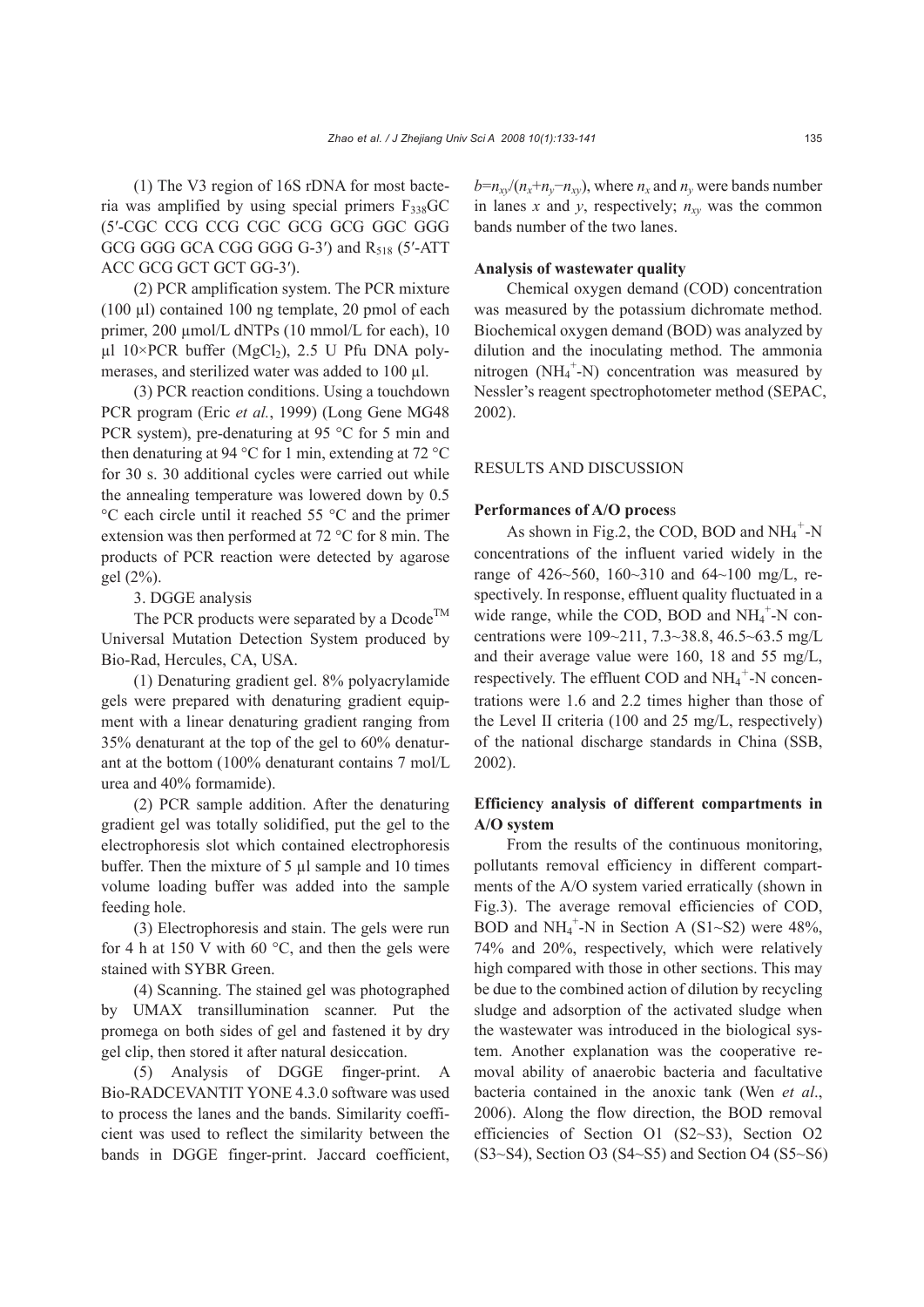

**Fig.2 Concentrations of (a) COD, (b) BOD and (c) NH4** + **-N varied in different sections**

decreased gradually 9.5%, 4.5%, 2.1% and 1.2%, respectively. This indicated that Sections O2, O3 and O4 were limited in removing BOD, which was caused by the gradually decreased biodegradability of the organics contained in the wastewater. Removal of COD and  $NH_4^+$ -N in oxic sections did not have a regular pattern, while that in Sections O1 and O2 were more efficient than that in Sections O3 and O4. Because of the possible impacts of unstable influent characteristics and operational conditions on bacterial community structure, the pollutants purification efficiencies of different compartments were extremely unstable in A/O biological system.



Fig.3 (a) COD, (b) BOD and (c)  $NH_4^+$ -N removal **efficiency of different sections** 

#### **GC-MS analysis**

GC-MS analysis of samples at different locations in A/O tank was conducted. The total ion chromatograms (TIC) were shown in Fig.4. It showed that the type (the number of TIC wave crest) and the amount (the area of TIC wave crest) of organics in the wastewater presented a decreasing trend along the flow direction. From S3, the areas of TIC wave crest were almost the same. This demonstrated that the removal abilities of the last three compartments on organics were extremely limited and most of the organics were removed in Section A and Section O1.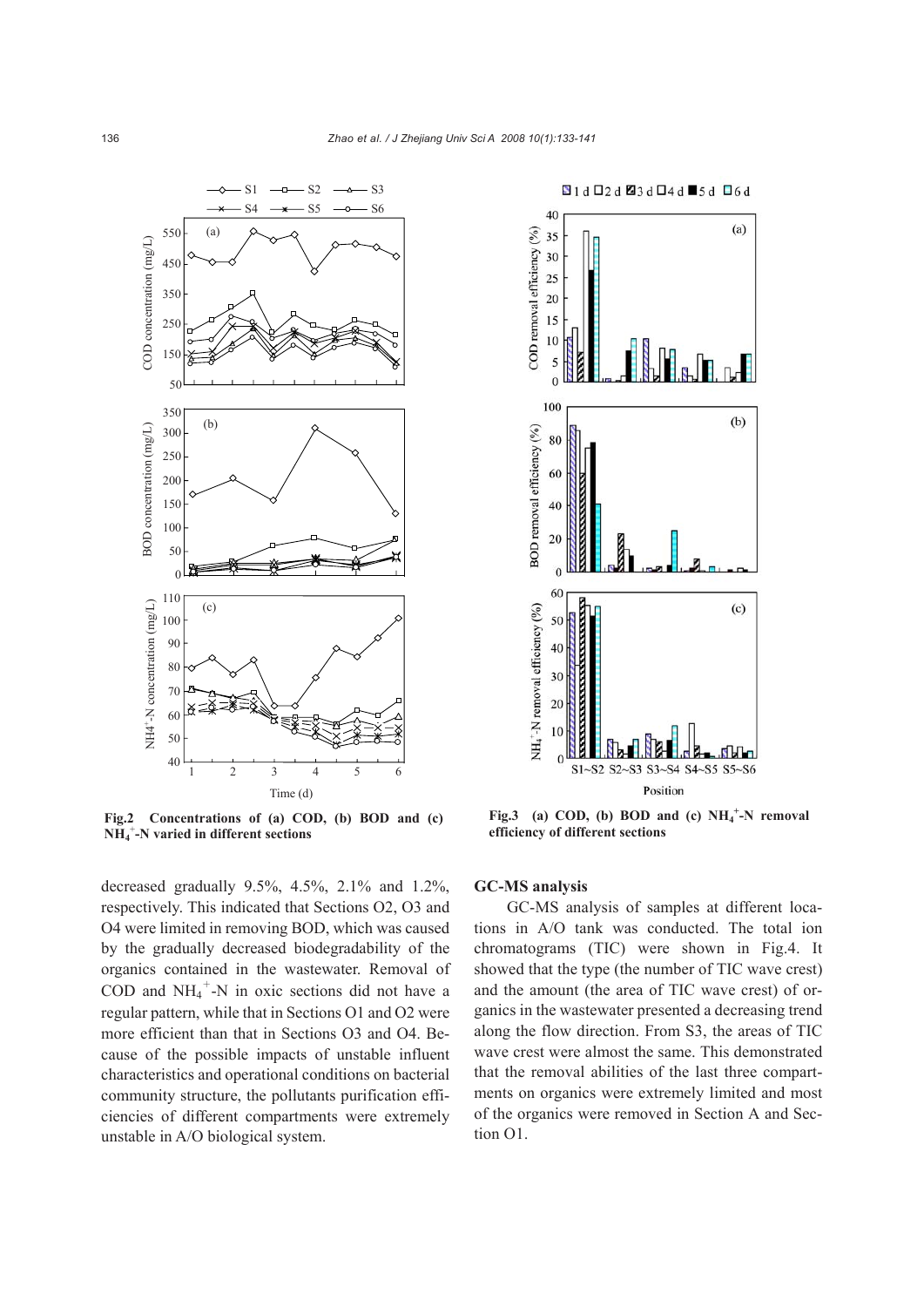

100

80

80

Abundance  $(x10<sup>5</sup>)$ 



**Fig.4 Chromatogram of different samples. (a) Influent; (b) S1; (c) S3; (d) S5; (e) S6**

Further analysis of the types and the relative amounts of organics were shown in Table 1. It showed that there were 7 main types of organics in the influent. The number of organics in influent was 112, and increased to 185 (at S1) after the influent mixed with the return sludge in Section A. Then, the number decreased to 113 (at S3) and 48 (at S5), but increased again to 116 (at S6) in the secondary settling basin. The number of organics in the secondary settling basin was close to that in the influent. Thus, along the water flow direction, the types of organics first increased, then gradually decreased, and finally increased abruptly. The sudden increased substances were mainly such refractory organics as alcoholic aldehyde, ketone acid, hydrocarbons and halogenated hydrocarbons. It was inferred that these refractory organics were adsorbed initially by the activated sludge under aeration conditions. And then under the anoxic conditions of the secondary settling basin, the activity of the aerobic bacteria and zoogloea reduced dramatically. Accordingly, the activity of activated sludge deteriorated gradually and began to disintegrate. As a result, the refractory substances adsorbed originally by the activated sludge released back into the supernatant, leading to the abundance of these organics in the effluent. The similar result had also been proved by Xue (2002), which demonstrated that refractory organics in wastewater were mainly removed due to the effects of adsorption of sludge, while the degradation was minor.

The content ratio of different organics also had dissimilar changing trend as shown in Fig.5. Phenols were completely discomposed and could not be detected in the effluent; the content ratio of alcoholic aldehydes and ketone acids diminished gradually, while rose suddenly in the secondary settling basin. The proportion of aromatic hydrocarbons and ether esters increased gradually, but declined suddenly in the secondary settling basin. The reduction of alcoholic aldehydes and ketone acids as well as

**Table 1 Analysis of wastewater component in different section**

| Sample         | Hydrocarbons | Alcoholic aldehydes<br>and ketones acid | Aromatic<br>hydrocarbons | Ether<br>esters | Phenols | Halogenated<br>hydrocarbons | Others     | Total |
|----------------|--------------|-----------------------------------------|--------------------------|-----------------|---------|-----------------------------|------------|-------|
| Influent       | 38(38%)      | $23(22%)^*$                             | 18(15%)                  | 4(5%)           | 2(2%)   | $2(1\%)$                    | 22(17%)    | 112   |
| S1             | 52 $(32%)$   | $23(11\%)$                              | 20(13%)                  | 18(7%)          | 5(3%)   | $16(10\%)$                  | 51 $(24%)$ | 185   |
| S3             | 44 (37%)     | 15(13%)                                 | $14(14\%)$               | 14(12%)         | 3(4%)   | $14(11\%)$                  | $9(9\%)$   | 113   |
| S5             | 14(21%)      | $(1\%)$                                 | $15(40\%)$               | 14 (35%)        |         | 2(2%)                       | 2(2%)      | 48    |
| S <sub>6</sub> | 51 (33%)     | $22(20\%)$                              | 19 (19%)                 | 9(6%)           |         | $10(11\%)$                  | $5(11\%)$  | 116   |

\* Data in parentheses represent the percentage of wastewater volume concentrations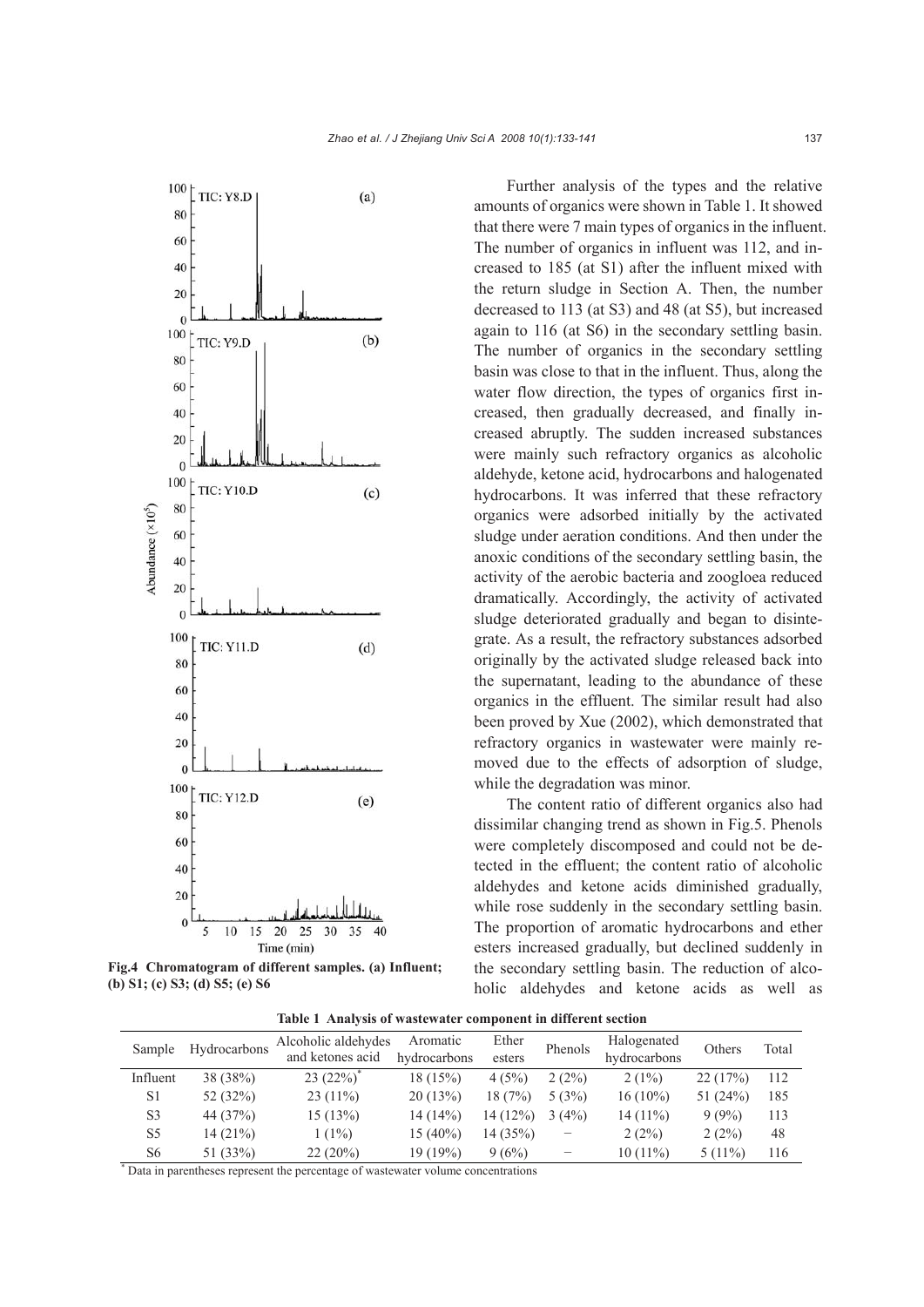hydrocarbons in wastewater was due to the adsorption of activated sludge but not aerobic degradation. Under the anaerobic condition in the secondary settling basin, these substances released back into the supernatant, and resulted in their sudden content rising. Aromatic hydrocarbons and ether esters could hardly be biodegraded or adsorbed by activated sludge, thus their quantities remained still and the content ratios changed according to the decrease and increase of other organics.



**Fig.5 Content ratio variation of different organics** (a) Inflow; (b) S1; (c) S3; (d) S5; (e) S6

#### **Analysis of PCR-DGGE**

The stability of bacterial community structure of activated sludge would directly affect the purification efficiency of the biological reaction tank (Marsh *et al.*, 1998; Eichner *et al.*, 1999). To investigate the bacterial community structure in the A/O biological system and its impacts on the process performances, the dynamic changes of bacterial community of different sludge samples were analyzed through PCR-DGGE.

### **Similarity analysis of sludge samples**

Bacterial community fingerprints for each sample collected from different sections were presented in Fig.6. From a qualitative perspective, the community fingerprints of the 5 sections varied as the total bacterial bands of S1, S2, S3, S4, S5 and S6 were 30, 19, 12, 31, 23 and 31, respectively (mean=24.3). Similarity coefficient was adopted to analyze the microbial community structure in 6 different locations of the wastewater treatment system (shown in Table 2).



**Fig.6 DGGE fingerprints of different samples**

|  |  |  | Table 2 Similarity coefficient of the DGGE profiles (%) |  |  |  |
|--|--|--|---------------------------------------------------------|--|--|--|
|--|--|--|---------------------------------------------------------|--|--|--|

|                | S1     | S <sub>2</sub>     | S <sub>3</sub> | S4                             | S <sub>5</sub> | S6 |
|----------------|--------|--------------------|----------------|--------------------------------|----------------|----|
| S1             | 100.00 |                    |                |                                |                |    |
| S <sub>2</sub> | 36.11  | 100.00             |                |                                |                |    |
| S <sub>3</sub> |        | 16.67 29.17 100.00 |                |                                |                |    |
| S <sub>4</sub> |        | 27.27 8.16         |                | $16.22$ $100.00$               |                |    |
| S <sub>5</sub> | 10.32  |                    |                | 6.25 9.38 22.73 100.00         |                |    |
| S <sub>6</sub> | 32.60  |                    |                | 16.30 10.26 16.98 35.00 100.00 |                |    |

According to cluster analysis of the similarity between each lane in DGGE profiles, the similarity coefficients of the predominant bacterial community structure in each section were low, with the highest similarity coefficient (S1 and S2) of 36.11% and the lowest similarity coefficient (S2 and S5) of 6.25%. The cluster analysis also demonstrated that S1 and S6 had high similarity, which indicated that the recycling of the activated sludge had certain side impacts on the bacterial community structure.

## **Characteristics analysis of each sampling location**

For further analysis of the differences between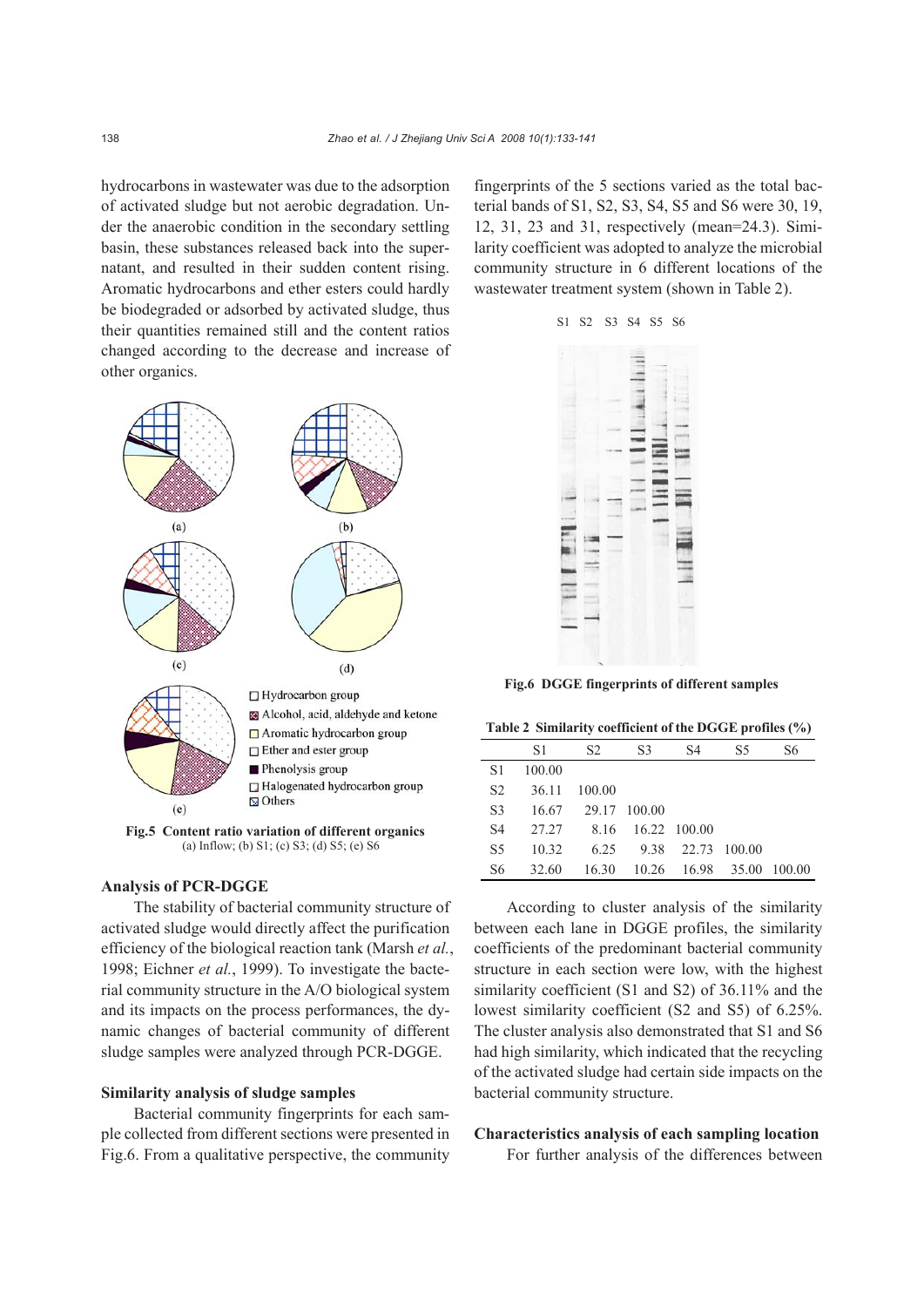bacterial community structures, characteristics analysis of each sampling location was conducted (shown in Table 3).

**Table 3 Characteristic analysis of sampling locations**

| Location       | DO<br>mg/L) | pH   | <b>BOD/COD</b> | COD removal<br>efficiency $(\% )$ |
|----------------|-------------|------|----------------|-----------------------------------|
| S1             | 0.12        | 8.33 | 0.41           |                                   |
| S <sub>2</sub> | 0.66        | 6.79 | 0.20           | 47.78                             |
| S <sub>3</sub> | 4.50        | 6.71 | 0.15           | 7.86                              |
| S4             | 4.47        | 6.61 | 0.13           | 5.33                              |
| S5             | 4.34        | 6.53 | 0.11           | 4.03                              |
| S6             | 0.61        | 6.47 | 0.11           | 3.41                              |

As shown in Table 3, S1 was in anaerobic and alkalescent (pH=8.33) conditions with low DO concentration  $(0.12 \text{ mg/L})$  (less than 0.3 mg/L), and its biodegradability was satisfying as BOD/COD=0.41. S2 was in anoxic condition with 0.66 mg/L DO (less than  $0.7 \text{ mg/L}$ ) and weakly acidic (pH=6.79), and had poor biodegradability as BOD/COD<0.25. S3, S4 and S5 were in aerobic condition with DO concentrations all exceeded 4.3 mg/L, and were extremely poor in biodegradability as BOD/COD<0.15. S6 was in anoxic condition with 0.61 mg/L DO and low BOD/COD ratio  $( $0.15$ ).$ 

The above analysis indicated that the environments at each sampling location were quite different. The activated sludge flew from S1 through S2, S3, S4 and S5 to S6 (secondary settling basin), and then recycled back to S1. This go-round-and-round sludge reflux led to the frequent changes of the bacterial population of the activated sludge from anaerobic, anoxic to aerobic conditions. The original activated sludge existed in the tank was constantly replaced by the newly introduced activated sludge. Therefore, the predominant bacterial community structure was also in continuous variation and was unstable. In addition, the biodegradability of the wastewater declined along the flow direction. Thus, the substrates could be utilized by aerobic bacteria gradually decreased, resulting in the community structure adjustment in response to the constantly changing influent characteristics. This finally led to relatively low similarity of community structure. The COD removal efficiency of the first two compartments (55%) was far higher than that of the last three compartments (13%), which indicated that the degrading ability to refractory organic pollutants of anaerobic bacteria and facultative bacteria was better than that of the aerobic bacteria. Previous researches (Ling and Xiao, 2003) had also proved that anaerobic and anoxic conditions were more suitable for the treatment of refractory organic pollutants involved in industrial wastewaters.

## DISCUSSION

## **Impacts of microbial community structure variations on pollutants removal efficiency**

Since the ecological function of microorganisms depended on its community structure, the operational performances and degrading efficiencies of the treatment system could be reflected by the variations of its microbial community structure. Each organism had its inherent niche and optimum substrates, thus the microbial community would adjust its structure in response to the ever-changing environment. As shown in Fig.2, shock loadings occurred as the influent quality greatly varied. In addition, the constant changes of DO concentration, the dramatic reduction of biodegradability and the go-round-and-round sludge recycling also contributed to the constant variation of the environmental conditions, which led to the repeating alterations of bacterial community structure. As shown in Fig.6, the obvious distinction of the bacterial populations proved the adjustment and succession process of bacterial community structures. Unstable community structure would directly result in unfavorable removal efficiency. The high removal efficiency in Section A was due to the similar environment in the secondary settling basin and Section A; the removal efficiency in Section O1 was lower, while in Sections O2, O3, O4 were even worse, only 20% compared with those of Sections A and O1. Thus, bacterial community in activated sludge was in constant changing in response to the variations of environment, and unstable bacterial community structure would lead to poor pollutants removal efficiency. These points were consistent with the conclusion drawn by Lapara *et al*.(2002).

In this study, PCR-DGGE technique used to assess bacterial community structure does not necessarily provide a completely accurate and unbiased fingerprint. These biases have been discussed elsewhere in detail (Myers, 1985; Buchholz-Cleven *et al.*, 1997; Hansen *et al.*, 1998; Orphan *et al.*, 2000).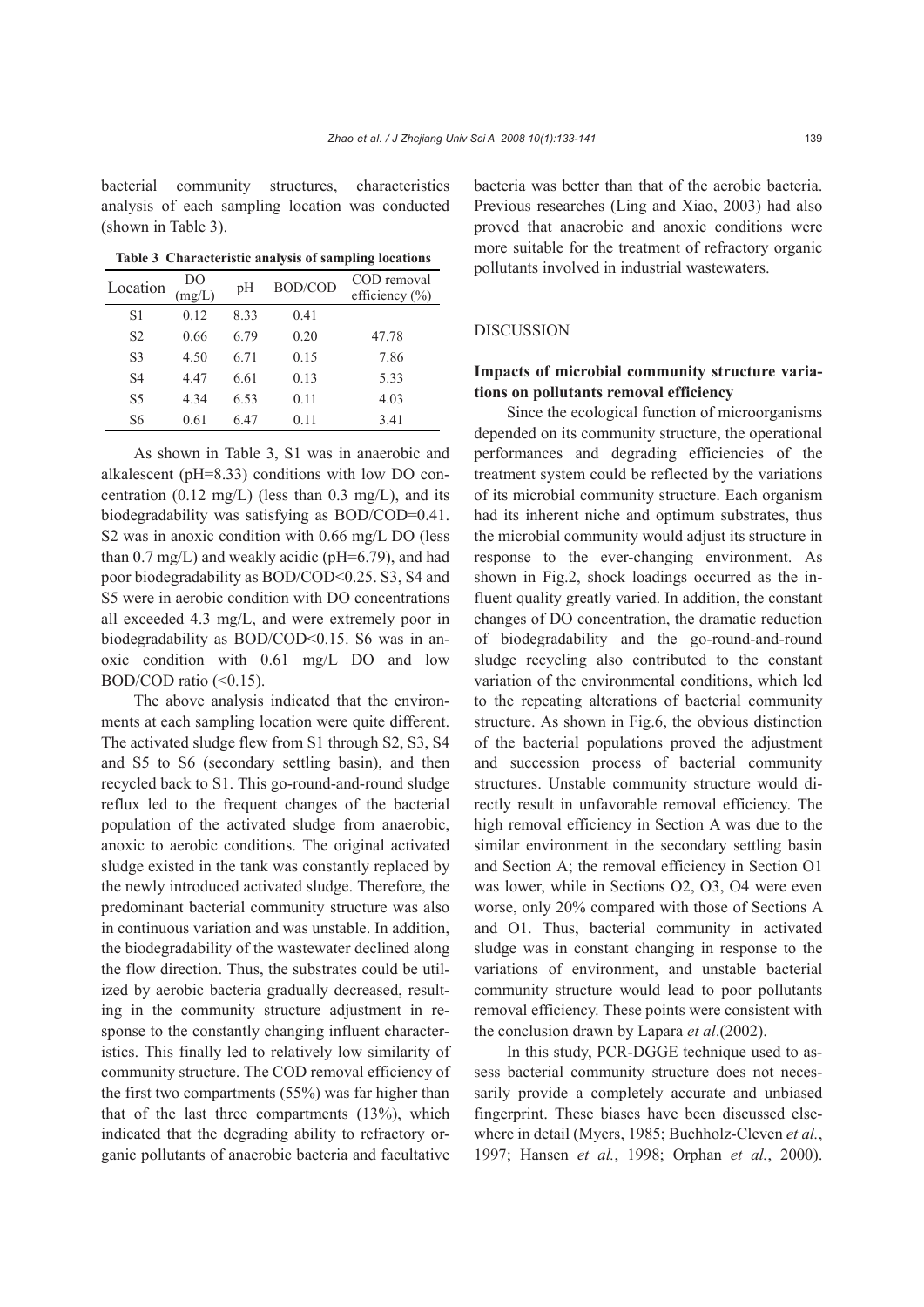However, compared to the conventional cultivationbased approaches, the adaptation of the community structure at different locations of the biological treatment system was evident only because of the presence of a few bands that were not detectable among different samples by PCR-DGGE through identical methods. Thus, it could be inferred that relatively stable bacterial community structure is necessary in improving the performances of the biological system for treating petrochemical wastewater.

## **Influence of sludge recycling on operational performance of WWTP**

It is known that activated sludge recycle could remain sufficient biomass in the biological system, which was crucial to maintaining the stable operational performance. However, for the complex characteristics of petrochemical wastewater, such sludge recycle seemed to have negative effects. The removal efficiency of pollutants in the first two compartments accounted for almost 80% of the total removal efficiency and functioned far better than the last three compartments. This demonstrated that the dilution and adsorption of the activated sludge and the degradation of bacteria were vital to the removal of pollutants. The degradation of the recycling sludge was mainly attributed to the relatively high community structure similarity (32.6%) of the recycling activated sludge (anoxic) and the sludge in Section A (anaerobic). The environment of the activated sludge was in constant variation when it flew into the following aerobic compartments, which directly affected the stability of bacterial community structure and finally influenced the performances and the stability of the WWTP. Accordingly, for sludge recycling, compared to its advantages such as the retention of sufficient biomass, more attention should be paid to its side impacts on the A/O system's stability and purification efficiency.

#### **Process improvement strategies**

To stabilize the bacterial community structure and the purification efficiency to petrochemical wastewater of the A/O process, the following strategies may be considered: (1) to strengthen the pretreatment units for reducing the fluctuation of the wastewater and avoiding the shock loadings to the activated sludge system; (2) to transform the original O3 compartment into the anoxic compartment and packed A/O tank with immobilized carriers at different locations, i.e., to adjust the original A/O process into two-stage A/O (A1-O1-O2-A2-O3) biofilm process. Thus, after most of the organics that are liable for aerobic bacteria are depleted, the anaerobic bacteria and facultative bacteria could again become dominant for pollutants degradation by the alteration of DO concentration. By this step-by-step biodegradation, the diversity of the microbial population and the stability of the community structure would be enhanced. Microorganism in different biological compartments would display its unique functions and the removal efficiency of pollutants will be improved. Further study on purifying efficiency of the improved process is underway through on-site pilot research.

#### **CONCLUSION**

By adopting conventional physicochemical analysis, GC-MS analysis and PCR-DGGE techniques, the purification efficiency of a full-scale A/O process treating petrochemical wastewater and its stability of microbial community structure were investigated; the applicability of A/O process in treating petrochemical wastewater was also discussed. The results from this work lead to the following conclusions:

(1) The present A/O process had poor removal efficiency of pollutants, especially the refractory organics contained in the petrochemical wastewater. While COD and  $NH_4^+$ -N concentrations of the influent were  $420~560$  mg/L and  $64~100$  mg/L, respectively, the corresponding average concentrations in the effluent were 160 mg/L and 55 mg/L, which were 1.6 and 2.2 times higher than those of the national standards in China, respectively.

(2) GC-MS technique was applied to analyzing the variation of pollutants' content ratios and their migration and transformation patterns along the water flow direction. The number and amount of organics in the wastewater exhibited a collectively decreasing trend; the removal of pollutants was mainly carried out in Sections A and O1 primarily through sludge adsorption but not biodegradation.

(3) The bacterial community structure of the activated sludge in A/O biological wastewater treatment